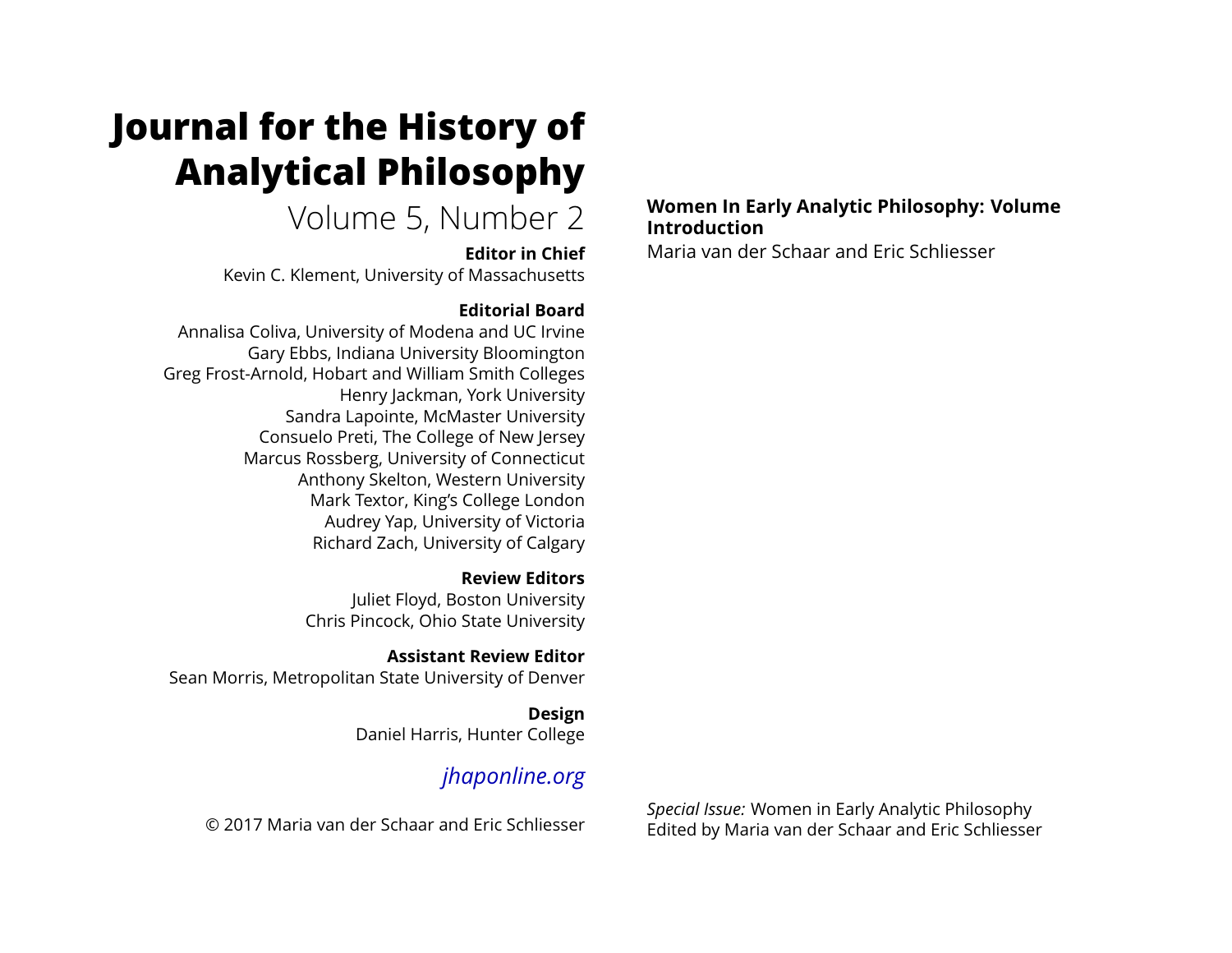#### **Women In Early Analytic Philosophy: Volume Introduction**

### Maria van der Schaar and Eric Schliesser

The three women that form the focus of this special issue, Susan Stebbing (1895–1943), Susanne Langer (1895–1985), and Maria Kokoszyńska (1905–1981), belong to the first group of women who became recognized philosophers by obtaining a permanent university position in philosophy. Although there were women philosophers before the twentieth century, it was generally impossible for them to develop a career at a university. For this we have to wait until the time after World War I. Stebbing, Langer and Kokoszyńska can be seen as standing in the analytic tradition, in a narrow and wider sense. In the case of Stebbing and Kokoszyńska this claim is not controversial. Stebbing was, for example, instrumental in the founding of *Analysis*. While her interest in metaphysical analysis is distinctive she was part of a broader analytical conversation (e.g., [Stebbing](#page-5-0) [1932\)](#page-5-0). Kokoszyńska was a leading member of the Lvov-Warsaw School, which, early on already, Ernest Nagel identified as one the founding pillars of analytical philosophy [\(Nagel 1936\)](#page-5-1). In the case of Langer, who is now primarily associated with Cassirer's philosophy and her work in aesthetics, this identification is less obvious and we return to this below.

In the broader sense, analytic philosophy may be understood as aiming at precise concepts, providing a justification for pronounced theses, proclaiming an empirical or analytical method, and understanding itself as related to mathematics or the empirical sciences. In the twentieth century two important factors were added to analytic philosophy: the linguistic turn, and the application of a highly formalized method to problems of philosophy. Stebbing, Langer and Kokoszyńska are also part of the movement in the more strict sense of analytic philosophy, and they were educated at the centres of analytic philosophy of their time. If we focus on the period before World War II, centres of analytic philosophy in the strict sense are to be found in Lvov, Warsaw, Vienna, Cambridge, and Harvard. Of these, perhaps, the inclusion of Harvard is controversial, but the paper by Giulia Felappi helps us to understand why it is legitimate to include Harvard.

We speak of the Lvov-Warsaw School, the Vienna Circle, and the Cambridge School of Analysis, and of British analytic philosophy in general. Perhaps, we can also speak of a Harvard School of philosophy. Whitehead was appointed as a professor in Har-vard in [1](#page-1-0)924,<sup>1</sup> where Sheffer was already working as a logician. Together with the conceptual pragmatist C. I. Lewis, they provided a welcoming environment for analytical philosophy (see, e.g., [Hunter 2016\)](#page-5-2). Analytic philosophers at Harvard were more positive towards pragmatism and certain forms of Kantianism. From 1940 on, with Carnap and Tarski entering the stage and joining Quine, Harvard became the most influential centre for analytic philosophy at the time. Felappi's essay on Langer gives a sense of the kind of philosophy of language that Quine would have encountered during his education at Harvard.

Before World War I, some women were active in analytic philosophy in Britain, for example Lady Welby and E. E. Constance Jones.[2](#page-1-1) The logician Constance Jones, Mistress at Girton College, probably influenced Stebbing to develop in the direction of logic. Girton College, a women's college founded in 1869, was near to Cambridge, but Cambridge did not allow women to graduate. For this reason Stebbing moved from Girton to

<span id="page-1-0"></span><sup>1</sup>Later in life Quine and Davidson provided highly negative accounts of Whitehead's impact at Harvard. But it is worth noting that Quine's treatment of Whitehead in the Schilpp volume [\(Quine 1941\)](#page-5-3) is not so critical, and that his 'Truth by Convention' [\(Quine 1936\)](#page-5-4) appeared in a *Festschrift* devoted to Whitehead.

<span id="page-1-1"></span><sup>2</sup>Chapters on Welby and Constance Jones can be found in [Waithe](#page-5-5) [\(1995\)](#page-5-5).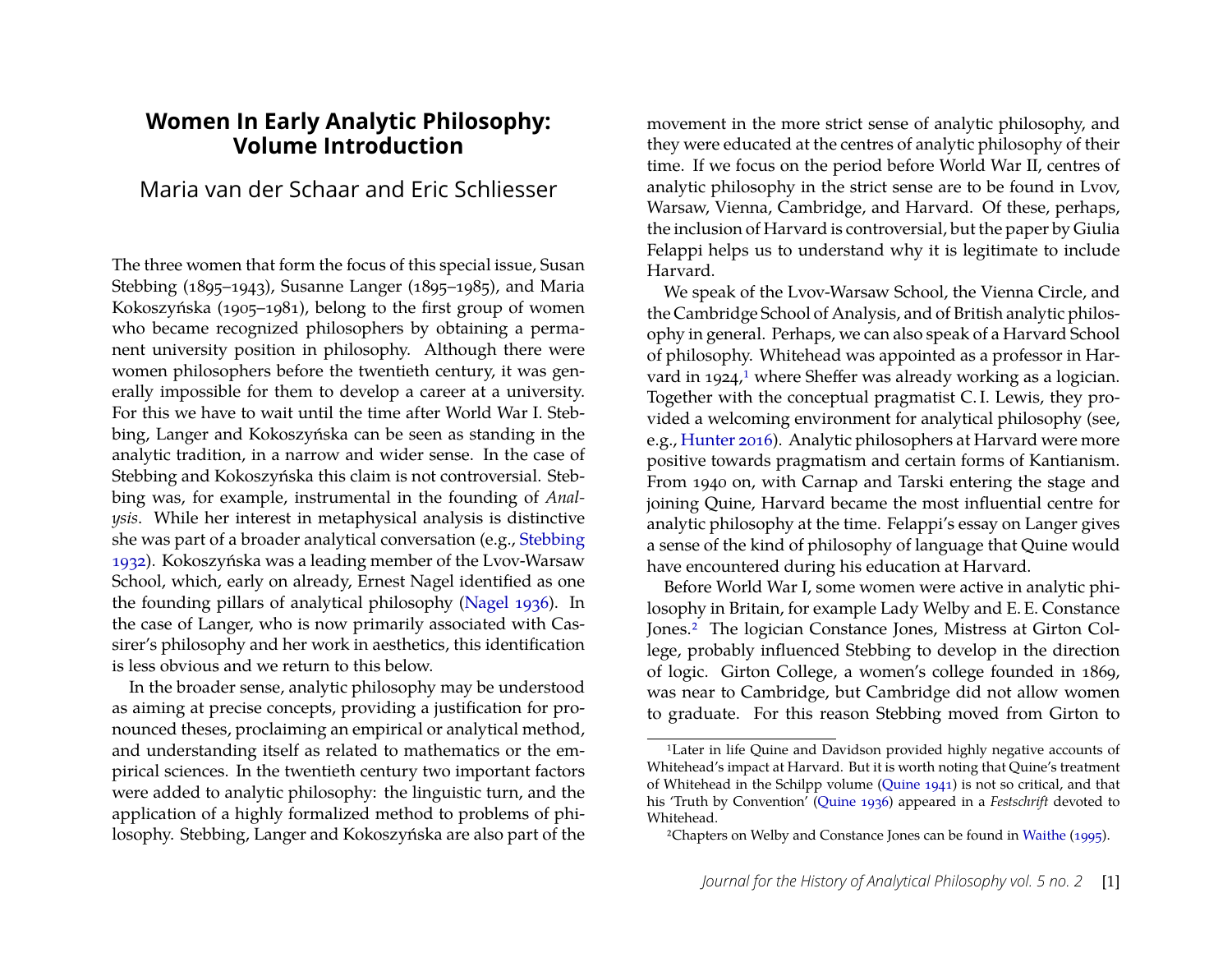King's College London, and later to Badford College, a women's college as well. Stebbing became the first female professor of philosophy in Britain in 1933 at the University of London [\(Wis](#page-5-6)[dom 1944\)](#page-5-6). She was a major public intellectual and had great organisational talents, including offering shelter to the stateless Rose Rand in 1939, when she had fled from the Nazis.[3](#page-2-0) We return to Rose Rand below.

In the United States the situation was comparable to that in Britain. Next door to Harvard, a women's college, Radcliffe College or the 'Harvard Annex', was founded in 1879. At Ratcliffe, the students were taught by the professors from Harvard. Susanne Langer, who was educated at Radcliffe, was thus taught by Sheffer and, later, by Whitehead. Women's colleges must have played an important part in the education of women, and thus made it easier for them to graduate at a university and develop a career as a philosopher than in Germany and Austria where such colleges were absent.

The University of Vienna, for example, only allowed women to attend university lectures as guest auditors in 1878, and to become students in 1895. The situation improved with the Vienna Circle in the 1920s. Women could become members of the Circle; for example, Rose Rand, who took the official notes of the meetings. We do not know of any female member of the Vienna Circle who made a professional, philosophical career, but that may also be explained by the hostile attitude of the Nazis. Fair to say, one cannot blame the Vienna Circle for not offering Rand a job in the thirties, as the situation for Jews became most difficult in Vienna as a whole, and not a few members of the Circle had to flee themselves.

The situation in Germany for female philosophers was even more difficult than in Vienna. We see that women could become a professor's assistant at times of absence of young men, due to the losses in World War I. In Freiburg, Husserl appointed Edith Stein as research and teaching assistant, but he did not support her aim to have an independent career.<sup>[4](#page-2-1)</sup> The hierarchical structure at German universities enforced the ideal of a professor developing a system of philosophy and a group of adherents whose value seemed to be determined by their understanding of the master's voice. Independent women may not be attracted to such a practice. Hannah Arendt was confronted with a similar situation when studying under Heidegger. The physical closeness between the two made the possibility to develop an independent career even worse, in addition to the fact that Arendt was Jewish. She had to flee from both Germany and Heidegger in order to develop as a philosopher with a recognized position.

The situation in France with its excellent education at a preuniversity level was better than in Germany. The brilliant Simone Weil was a pupil of Alain (Émile Chartier) at Lycée Henri IV, just like Simone de Beauvoir. Weil could develop a philosophical mind already in the classroom, receiving her *agrégation* in philosophy in 1931, thereby gaining the right to teach at a secondary school.

The most fascinating story to be told, though, concerns the presence of women in the Lvov-Warsaw School in the 1920s and 1930s. Kazimierz Twardowski, a pupil of Franz Brentano in Vienna, was asked to set up a philosophy department as part of the Polish University in Lemberg (Lvov). Twardowski held his inaugural lecture in 1895, in a town that is now part of the Ukraine,

<span id="page-2-0"></span><sup>3</sup>Biographical material on Rand's difficult life as a philosopher can be found in [Hamacher-Hermes](#page-5-7) [\(2003\)](#page-5-7).

<span id="page-2-1"></span><sup>4</sup>See [Spiegelberg](#page-5-8) [\(1978,](#page-5-8) 223–24). The book contains also information on other female members of the phenomenological movement, such as Hedwig Conrad-Martius. The tragic fate of the Jewish Edith Stein is described in M. Sawicki, 'Personal Connections: The Phenomenology of Edith Stein', [http://library.nd.edu/colldev/subject\\_home\\_pages/catholic/](http://library.nd.edu/colldev/subject_home_pages/catholic/personal_connections.shtml) [personal\\_connections.shtml](http://library.nd.edu/colldev/subject_home_pages/catholic/personal_connections.shtml). Information regarding a research project at Paderborn University on women in the phenomonological movement can be found at <https://historyofwomenphilosophers.org/summer-school/>.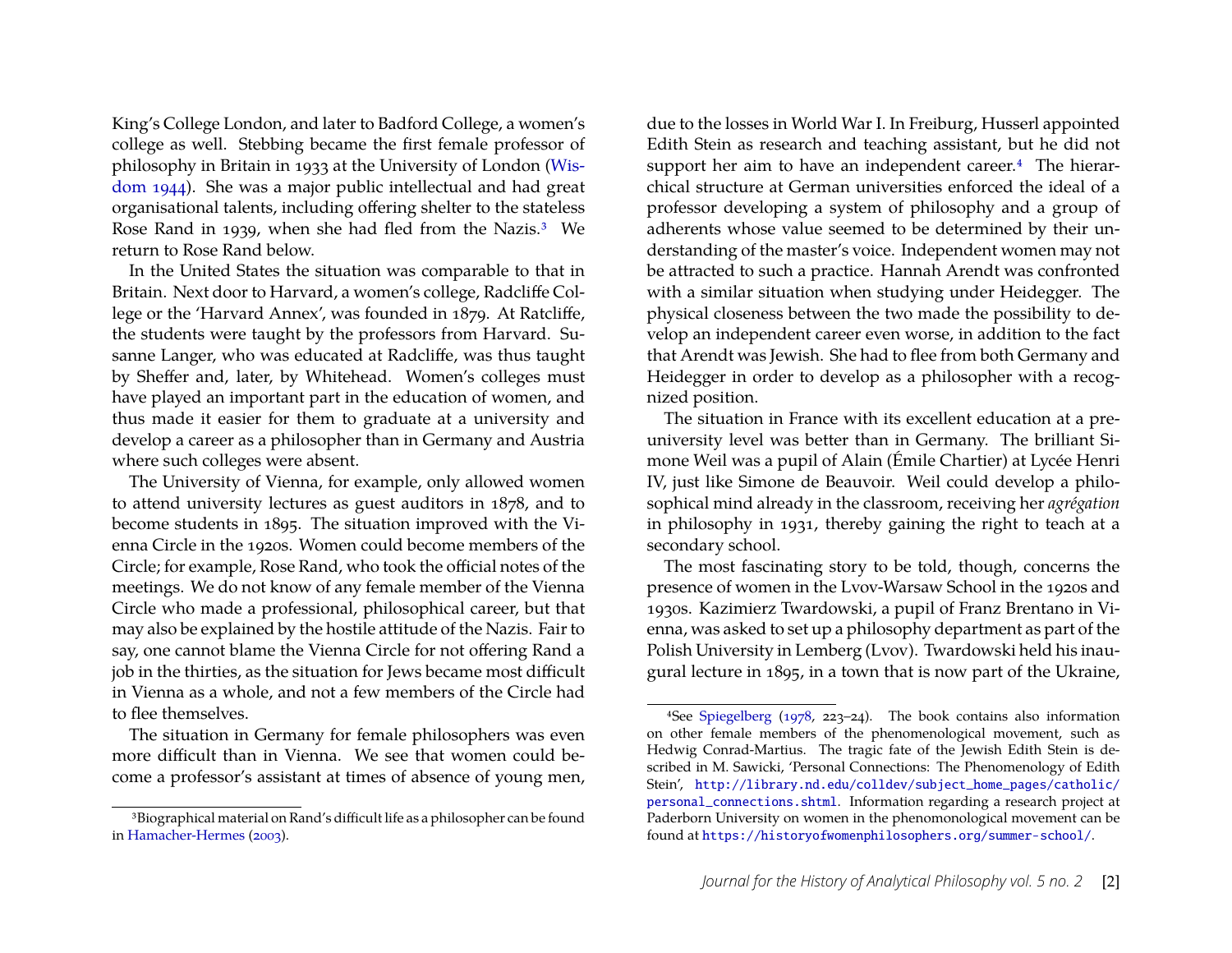but was part of the Habsburg Empire at the time. Twardowski's students were a miscellaneous group of hard-working students; a third of the students in Lemberg were Jews. Twardowski was a great organiser, and a severe but inspiring teacher. He was able to attract the best students, and taught them a high standard of intellectual rigor. Twardowski himself was not a formal logician, although he lectured on Boole, Schröder, Russell and Frege. His students Łukasiewicz and Leśniewski absorbed the ideas of Frege and Russell, and were soon to develop a logic of their own. Alfred Tarski, a second generation member of the School, presented his lecture on the semantic definition of truth in Warsaw, Lemberg and Vienna in 1930. Students of Twardowski also got positions in Warsaw, and we now speak of the Lvov-Warsaw School.

In order to ensure that women could enter the university, Twardowski took care that a secondary school for women was founded in Lemberg.[5](#page-3-0) He managed to attract quite an amount of female students. If we look at pictures of the 1920s with Twardowski surrounded by his students and assistants, we see that more than a third is female.<sup>[6](#page-3-1)</sup> Twardowski's students also had many female students, and at least ten women of the School were able to develop a career as philosopher at a university [\(Pakszys 1998\)](#page-5-9). The most important ones are Janina Hosiasson, Izydora Dambska, Maria Ossowska, Janina Kotarbinska, and Maria Kokoszyńska. The members of the group mainly published in Polish, but there are also papers in German, partly due to contact with the Vienna Circle. Rose Rand, who was born in Lemberg, but went to the gymnasium in Vienna,

could read Polish, and translated writings of the Lvov-Warsaw School at a later date. The Vienna Circle came into contact with the Lvov-Warsaw School through Alfred Tarski and Maria Kokoszyńska. Kokoszyńska met most members of the Circle at the pre-conference in Prague in 1934, and she visited Vienna in 1934 for five months, where she was immediately invited to the meetings of the Circle. Besides her own contributions, she was there an advocate of Tarski's semantic account of truth and of the ideas in the Lvov-Warsaw School in general.

To what extent is the fact that Stebbing, Langer, and Kokoszyńska were women relevant not only to their philosophical career, but also to their writings? Both Langer and Stebbing wrote an extensive introduction to logic, while Kokoszyńska worked on a logical semantics. Did they choose logic, simply because it attracted so many creative intellects at the time, or is logic more open minded towards outsiders? Could it be that the criteria for quality are more sex-neutral in logic than in other parts of philosophy? At the same time, their interest in logic turned out not to be purely formal. Kokoszyńska was interested in a scientific metaphysics, and the semantic notion of truth. Stebbing became an important public intellectual, starting with her book *Thinking to Some Purpose* [\(1939\)](#page-5-12). And Susanne Langer developed into a very famous philosopher of music and art in general.[7](#page-3-2)

The women that form a focus of this volume also have a nonsectarian interest: looking at other schools in order to understand how they could develop their own mind, as well as to inform the schools of each other. Kant and Neo-Kantianism was a lifelong influence on Langer. Kokoszyńska and Stebbing mediated between the Vienna Circle and their own analytic school, while at the same time pointing out the differences. Stebbing

<span id="page-3-0"></span><sup>5</sup>This secondary school (gymnasium) was established in 1920. Earlier, since 1896, Twardowski taught at the Society of Academic Courses for Women; in 1897, he became the secretary of this society. Cf. [Twardowski](#page-5-10) [\(2014,](#page-5-10) 18, 20). We thank Anna Brożek for providing this information.

<span id="page-3-1"></span><sup>6</sup>A lot of information on women of the Lvov-Warsaw School can be found in [Woleński](#page-5-11) [\(1989\)](#page-5-11). Cf. also [Pakszys](#page-5-9) [\(1998\)](#page-5-9). Page 32 of Woleński's book shows a picture of Twardowski surrounded by 5 male and 8 female students.

<span id="page-3-2"></span><sup>7</sup>See, for example, the extraordinary profile by Winthrop Sargeant [\(1960\)](#page-5-13). We thank Branden Fitelson for calling our attention to it and making it available to us.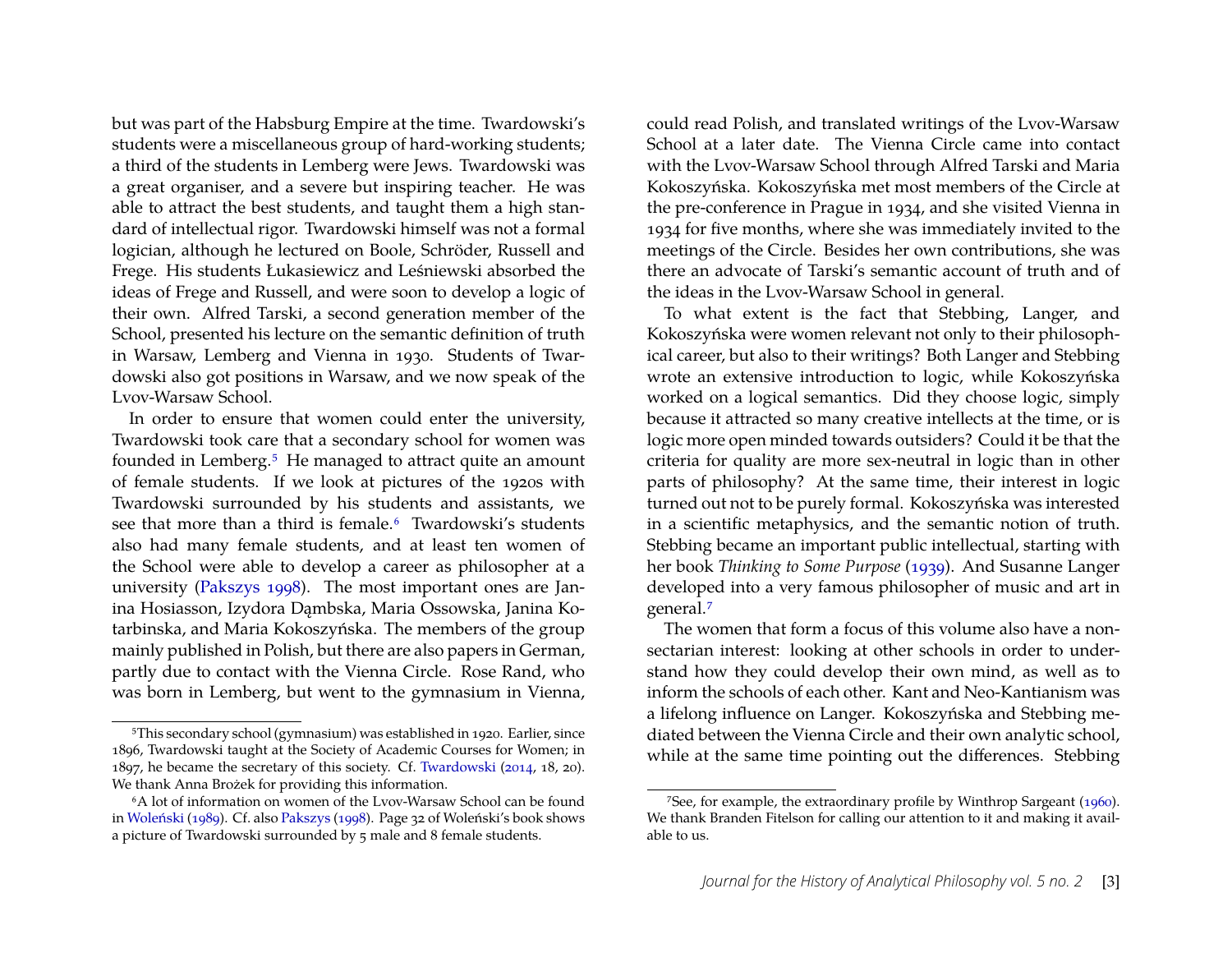invited Carnap, and organised the  $4<sup>th</sup>$  conference on the Unity of Science at Girton College in 1938. The topic was the language of science, and Janina Hosiasson and Maria Kokoszyńska presented a paper there [\(Stadler 1997\)](#page-5-14). As Frederique Janssen-Lauret shows, Stebbing was not a mainstream analytic philosopher, as she stood positive towards British idealism. In this sense our volume may also be understood as an endorsement of a broader view on analytic philosophy, both from a historical and a philosophical point of view.

The paper on Stebbing understands her as a transitional figure. Janssen-Lauret points to an influence of Bradley's *Appearance and Reality* on Stebbing. A form of holism is thus present in Stebbing's writings, visible in her holistic view on philosophical analysis. This idea must have been an important influence on Susan Haack's so-called foundherentism, and is in accordance with the developments of analytic philosophy in the U.S., especially at Harvard. Stebbing's thesis that symbols can only be called complete or incomplete relative to a given usage, makes room for a view on analysis that does not assume a Russellian epistemology or metaphysics. Stebbing also uses her sharp mind to criticise Russell's use-mention confusions.

Giulia Felappi focuses on Langer's earlier, lesser known writings. Langer explicitly stresses the relevance of logic for other parts of philosophy, especially epistemology and metaphysics. Under the influence of Whitehead she understands metaphysics to be a rational science. On Langer's linguistic variant of Kantianism—and this inclines us to include the 'Harvard school' within analytical philosophy—though, metaphysical questions are not independent of questions of meaning and mind: a fact is composed of objects already interpreted.

Anna Brożek introduces Maria Kokoszyńska to a wider public, and focuses on those aspects of her writings that refer to problems discussed in Vienna, thereby showing the differences between the Vienna Circle and the Lvov-Warsaw School. Like her supervisor Twardowski, and the Lvov-Warsaw School in general, Kokoszyńska defended the thesis that a scientific metaphysics is possible, and that one should not limit the logic of science to syntax. Furthermore, she criticized earlier, more radical interpretations of the idea of the unity of science. Last, but not least, her defence of Tarski's semantic notion of truth, and her own semantic explanation of truth may have contributed to a further positive reception of Tarski by members of the Vienna Circle. Carnap in particular became convinced that a logical semantics, and an exact definition of a certain role of truth, is possible.

The three women that form the focus of this volume agree in at least two important aspects. Their ideas on what analytic philosophy is, seems to be less narrowly defined than in the case of many of their male peers: each of these women had an interest in metaphysics already at an early date. And, they were interested in the ideas of the other schools of analytic philosophy. Where many male philosophers may sometimes see other schools as rivals, these women were convinced that philosophy may improve by understanding what is going on elsewhere.

> **Maria van der Schaar** Leiden University

M.v.d.Schaar@phil.leidenuniv.nl

#### **Eric Schliesser**

University of Amsterdam & Ghent University e.s.schliesser@uva.nl